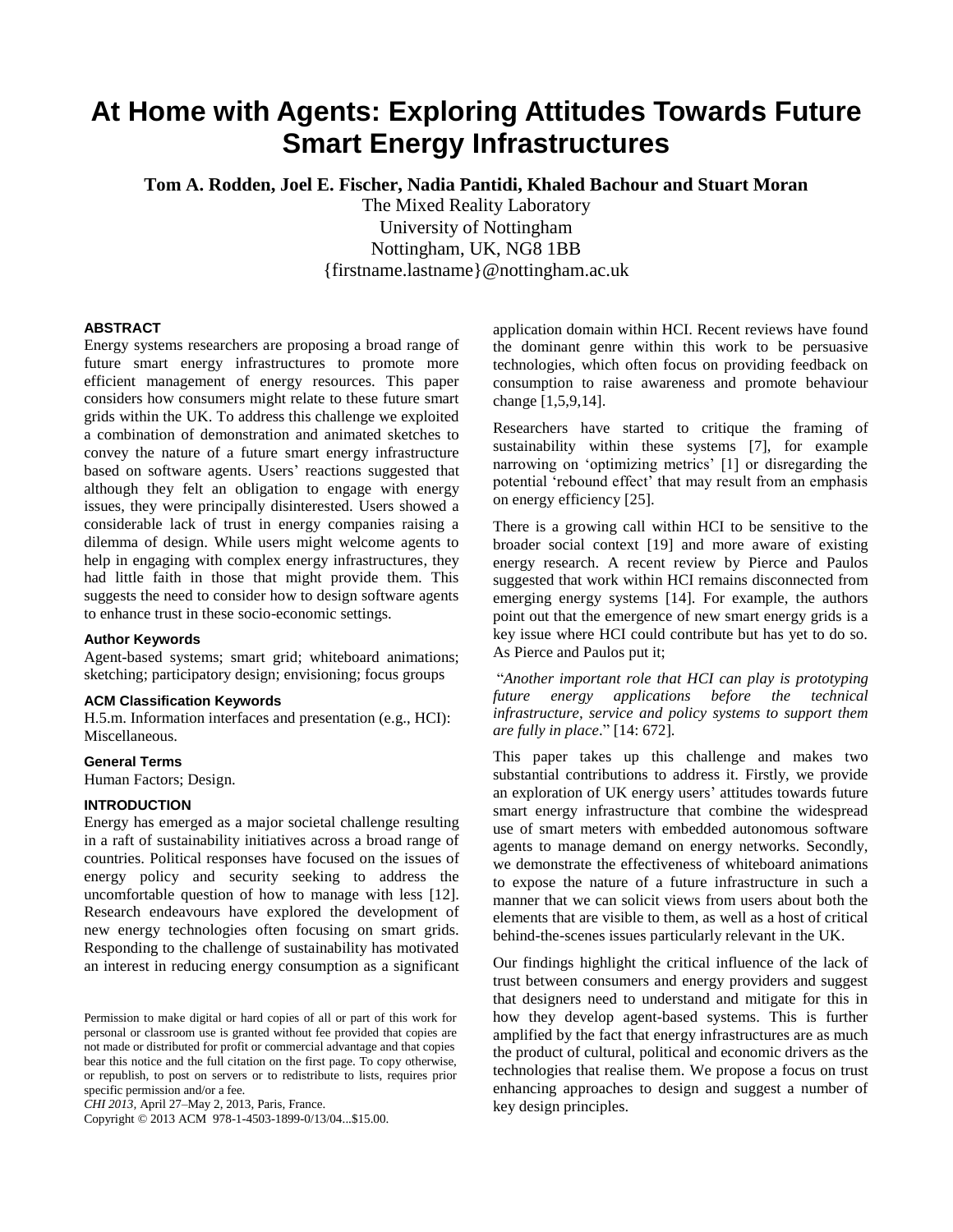#### **FUTURE ENERGY SYSTEMS**

A key feature of existing energy systems is the ways in which complexity is hidden from view. The aim is to make the end point of delivery as simple as possible; customers are not required to understand the various behind-thescenes complexity required within the infrastructure. Indeed, utility systems have been so successful with this approach that they are often drawn upon by analogy. For example, utility-based models are often invoked for servicebased computing with the desire that things should be "as simple as flicking a light switch" seen as the ultimate realisation of the vision of utility computing.

Energy systems are undergoing a shift that will make it increasingly difficult to hide all of the complexity of the infrastructure. Current power grids are largely centralised systems that distribute power from generators to consumers, with limited abilities to respond to the ever-fluctuating demand. *Peak demand,* periods of strong consumer demand, present a critical problem that can lead to power outages. Providing for peak demand makes power production and distribution inefficient due to large capital investments and short periods of use. An issue exacerbated in the UK due to the unpredictable nature of the British weather and the very limited capacity for energy storage in the energy system. The mismatch between demand and response is likely to be exacerbated when future grids will obtain an increasing proportion of its supply from renewable energy generation. Renewables generation can fluctuate strongly due to being dependent on local environmental conditions such as sun, wind, waves, and tide [cf., 12]. Peak demand and intermittent supply are expensive both economically and ecologically and are pet problems for government agencies to justify smart grid technologies to enable *demand response* (DR) [4,26].

One of the key premises underpinning DR is a closer coupling between energy use and energy generation. Research has shown that small shifts in peak demand could have large effects on savings for consumers [21]. A focus on *demand-side management* techniques such as *dynamic pricing* (variations of which are known as real-time, or Time-of-Use pricing), will seek to reduce peak demand by encouraging *shifting* of demand to off-peak periods through higher prices at peak times [26]. This load shifting offers major benefits in the overall efficiency of the grid by optimizing the use of generated energy.

A key technology of the smart grid that is seen as an enabler of demand response is the *smart meter.* Smart meters provide two-way communication between suppliers and consumers; for example according to smart meter specs for the UK, a household's energy consumption data will be transmitted to the supplier every half hour [20]. The government in the UK plans to roll out smart meters to more than 50m households by 2020 [4], and similar programs have been reported in the literature for the US, Italy, Japan, Canada and Australia [cf., 14]. Smart meters

are often seen to include an *in-home display* (IHD) to allow residents to monitor their energy consumption in real-time and retrospectively.

Of the various techniques and technologies that characterise emerging energy systems, it is arguably only the provision of electricity consumption feedback that the IHD provides that most of the work in HCI to date speaks to [cf., 9,14]. However, emerging techniques such as *demand response* bring about a closer coupling between energy use and generation. Consequently, do emerging energy systems expose more of the principles of the infrastructure to customers? With the added complexity, what does it take for these systems to be intelligible and accountable? Essentially, future energy grids will need to capture more information about energy use. They will also need to provide more feedback to users to actively shift demand by encouraging use at different times. The challenge is how we might solicit views about a future infrastructure to understand how the embedding of this interaction might play out in the future.

## **Agent-Based Energy Grids**

Our particular interest focuses on understanding users' views of future smart grid energy infrastructures that exploit machine learning techniques [18] and embedded autonomous software agents [16]. These techniques are often suggested as a way to gain insights from energy information collected via metering systems and to exploit this information to act on behalf of the user or the energy provider. The dynamic nature of agent-based infrastructures makes it possible to realise a broad range of services. These might include passive personalised energy guides or much more active interventions including automatic appliance control [15] and automated home heating based on occupancy [18]. The potential that these systems will affect and change people's activities may have far-reaching consequences, particularly in the context of the home [3]. In particular, the notion of autonomy raises challenges for HCI that we wish to explore. Rather than to advocate either a passive or active role for agents, our work aims to understand the various arrangements of people and agents. We are interested in the extent to which users might understand and engage with an active infrastructure that is likely to expose more of the complexities that are currently hidden. We were particularly interested in three key research questions surrounding the use of agents in a smart grid.

- How do people respond to the issues of *autonomy and control* within the infrastructure and the extent to which they may accept energy agents?
- How much do people *trust an active infrastructure* given the obvious need to rely upon it for a crucial utility?
- How do people feel about *the monitoring of energy use* and the extent to which this might impinge on their privacy?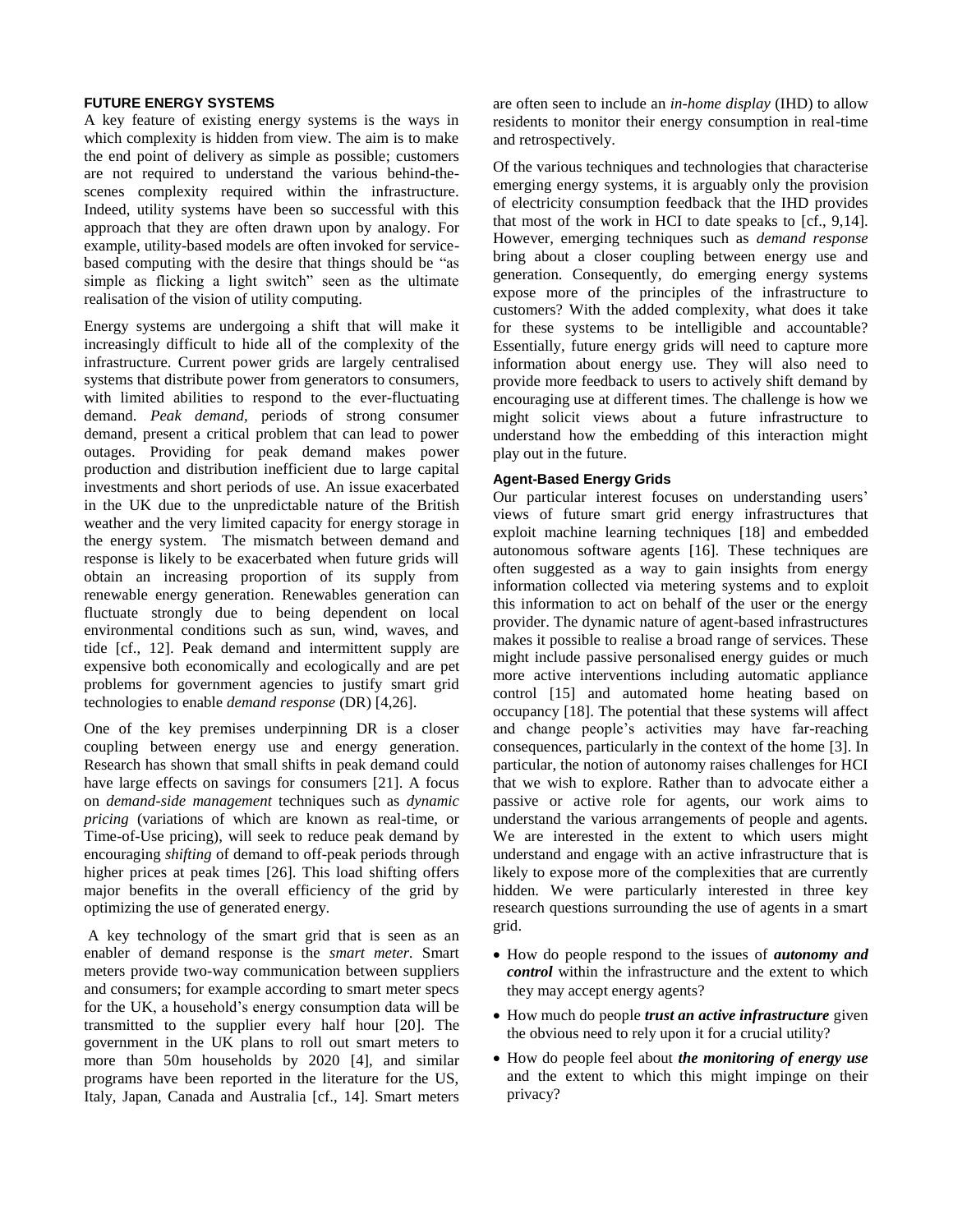## **EXPLORING FUTURE SMART INFRASTRUCTURES**

Gathering feedback on the acceptability of a future active infrastructure poses two significant challenges. Firstly, energy systems require substantial capital investment to realise them (for example, a new generation and transmission system could take over 40 years from initial plan to realisation). How then do you reveal the behind-thescenes complexity of an infrastructure that is yet to be realised to allow users to comment on the nature of the infrastructure? Secondly, many of the key features of energy systems and the infrastructure technologies that realise them are motivated by broader societal, economic and political concerns. How do you convey the socioeconomic issues in energy systems to avoid "narrowing the vision" [1] and allow users to comment on the broader issues shaping the infrastructure?

#### **Sketching the infrastructure**

To convey the infrastructure, we developed an approach based on animating sketches. The substantive part of our engagement with users was centred on an *animated future infrastructure* sketch, which conveyed the nature of a future agent-based energy infrastructure. Bill Buxton has described sketching as "the archetypal activity of design" [2: 111] used in the early stages of ideation and design exploration [24]. By comparison with more sophisticated techniques such as physical or even video prototyping, sketches are quick to make and inexpensive. A few key attributes of sketches [2] are particularly relevant to the context of this work. Sketches are:

- Disposable The fact that we are merely sketching the technology instead of making it may help the audience to be more openly critical without fear of upsetting the creator/researcher.
- Minimalist Sketching allows us to draw attention to the aspects of the future technology that we want the audience to focus on. The "sketchiness" may also allow the audience to fill the gaps with their own experiences.
- Explorative This is at the core of our research objectives; we want to explore future technology suggestions together with participants.
- Ambiguous the fact that they may be interpreted in different ways more easily than a full-fledged prototype makes it easier for members of the audience to relate it to their everyday lives.

Sketches already have a tradition of use in participatory design activities, for example to bridge the gap between seed data and refined conceptual design [8], or to engage participants in sketching their ideal thermostat [24].

Video sketches have been used in teaching to encourage students to explore pervasive computing [27]. Our animated sketch is distinct in that we drew on future-oriented design techniques to inform the design. Firstly, in the tradition of participatory design we have held a workshop [10] on potential systems for home energy management with domain experts from which overarching themes emerged that informed the design of the sketch focused on in this paper. Secondly, similar to other *envisionings* of future technologies in UbiComp and HCI [17], we developed the sketch by drawing on existing enabling technologies, projections from technological capabilities and specifications [20], policies [4], and existing socio-technical systems. In the following section, we detail the design of the animated sketch of the future agent-based energy infrastructure.

We chose whiteboard animations to animate our sketches of future technologies. Among others, the UK-based charity Royal Society for the Encouragement of Arts, Manufactures and Commerce<sup>1</sup> (RSA) popularized whiteboard animations<sup>2</sup> in its free educational lectures to illustrate typically complex and/or complicated concepts and ideas as diverse as, The Power of Networks, The Divided Brain, or 21st Century Enlightenment. Essentially, the animation illustrates a concept or idea through an oral presentation by a narrator while a hand draws a single or multiple drawings that illustrate the spoken words. This allows us to convey the nature of the overall energy systems bringing together the key technologies, the underlying concepts, key stakeholders and the nature of the end-to-end system.

## **DEVELOPING THE SKETCH**

The animation sketch was designed in three parts to be shown separately with a pause between them where participants were invited to give feedback on what they just saw. This division was also intended to reduce the complexity of the video, to make it easier to follow and to allow the focus of each discussion to be centred on a certain set of issues. The first part explained the *current state of the world* in terms of power production and distribution, relevant technologies and resulting problems. The second part described the *near future*, with forecasts based on current policy, trends and anticipated technologies. The third part went *further into the future* describing a plausible yet fictional world where software agents become integrated into home electricity management. An overview of the key concepts introduced in the video is presented in Figure 1. The video is also available on-line<sup>3</sup>.

## **Grounding visions in the present**

The first key concept of our sketching technique is grounding in the present [cf., 17]. Through showing relevant existing technologies, we aim to establish common ground for our audience when moving towards future technologies that borrow the concepts, or rely on the infrastructure, of present technologies. We chose to ground our sketch in the following existing technologies:

l

<sup>1</sup> http://www.thersa.org

<sup>2</sup> http://www.youtube.com/course?list=EC39BF9545D740ECFF&f eature=plcp

<sup>3</sup> http://youtu.be/UePV6Wazz40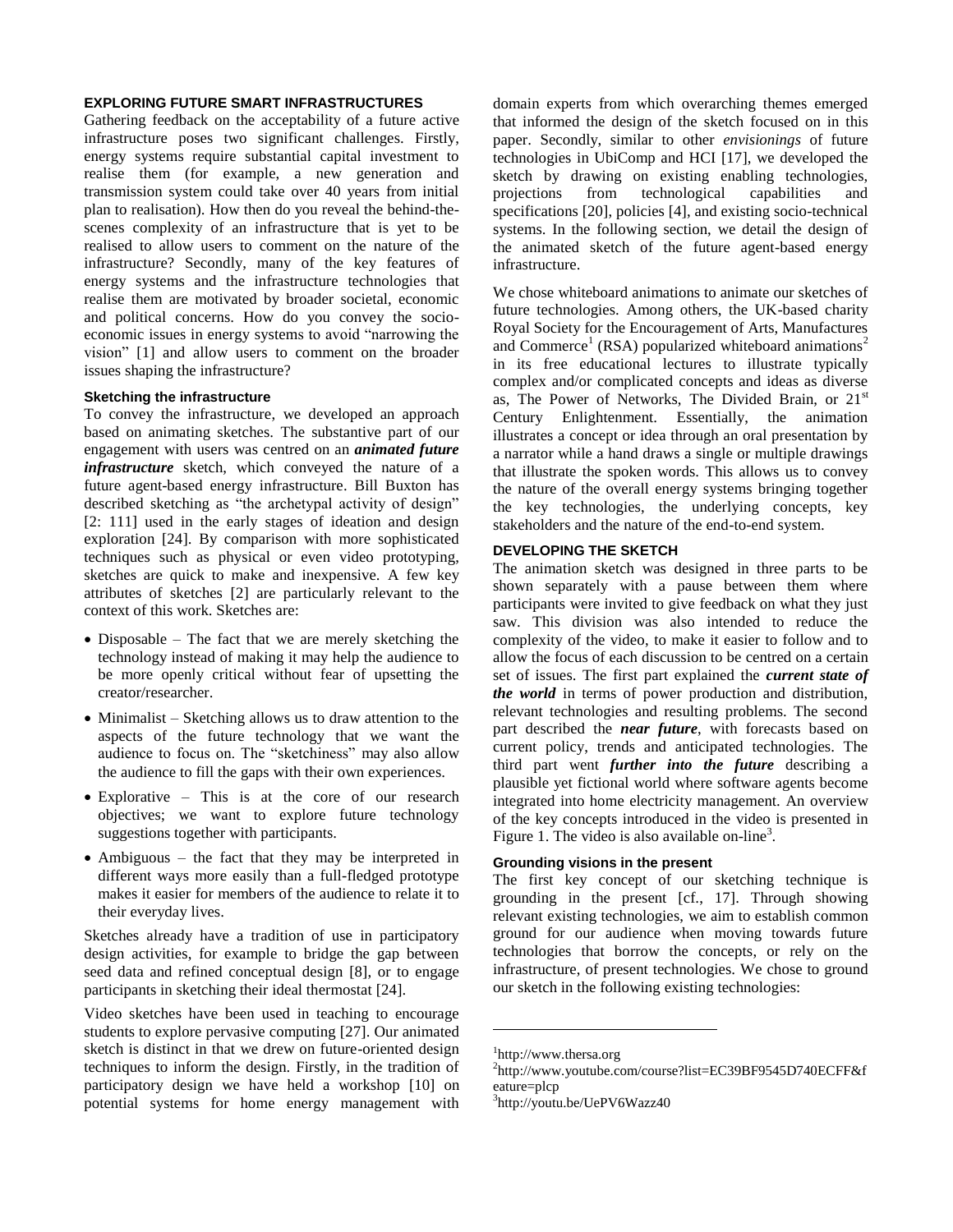

**Figure 1: Key behind-the-scenes concepts introduced through the animation.**

*Meter-based energy charging model*. We highlighted that the current model requires the energy supplier to send a representative to the user's home to read the meter (Figure 2). Also, the bills between these readings are based on estimates of energy usage, rarely on actual usage.

*Off-the-shelf electricity monitoring devices.* These can be readily purchased and some power suppliers offer them for free to provide an in-house energy display to consumers.

*Electricity consumption data in the cloud*. An uplink to the Internet enables app or web-based services, e.g. historic usage analysis and mobile or remote monitoring (Figure 1 (a)).

*Peak levelling*. Periods of high consumer demand are presented as a critical problem that can lead to power outages and inefficiency in power production. In the video, this is presented as a major incentive for smart grid technologies as a solution (Figure 1 (b)).

## **Elaborating trends, extrapolations and predictions**

The second key element of our sketching technique is to forecast likely *near-future technologies* by drawing on public policy, technology trends and future-orientated technology research. For the purpose of our sketch, we chose to anticipate the following technologies:

*Smart meters*. Technical details that were important to convey were that smart meters can be connected to the Internet in addition to a direct link to the energy supplier and that the meter transmits energy usage data every halfhour (Figure 1 (c)).



**Figure 2. Currently power companies send representatives to read meters and use estimated billing.**

*Dynamic pricing.* In particular, we were interested in including dynamic pricing to gauge the reactions to the complexity it adds to understanding energy pricing as well as to motivate and explore technology support systems for this complexity.

#### **Presenting agents in the infrastructure**

Having described a future where smart meters lead to an electricity infrastructure where prices change dynamically based on usage, we wished to unpack people's reactions to a future where software agents become critical parts of the infrastructure. We present a software agent installed in the user's home that has the following functionality:

*Electricity monitoring.* The agent monitors the user's electricity usage, in much the same way that electricity monitors do in the present.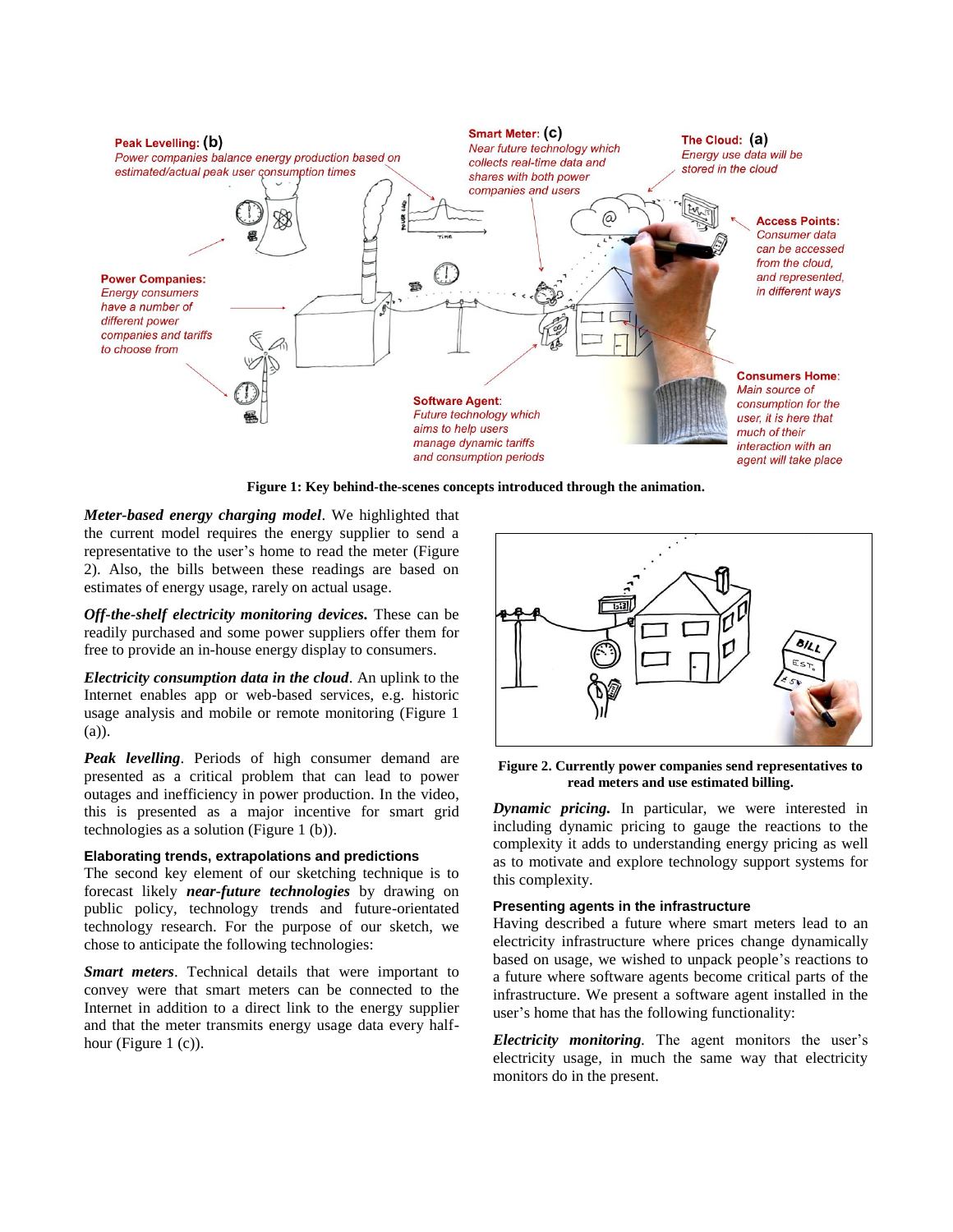*Switching provider.* The agent has the ability to determine the best energy provider based on the on-going rates of power companies and the user's consumption habits.

*Controlling appliances.* The agent also knows how best to alter the user's habits in order to reduce the cost of their electricity bill.

#### **Relating to the user's world**

Throughout all parts of the video, we created hooks for the participants to relate the vision to their own experience. We achieve this by:

- Grounding complex ideas with examples they can relate to – we give everyday examples such as "putting the kettle on during half-time of an important football match" to illustrate concepts such as peak demand.
- Referring to activities they do in the home (watching TV, doing laundry) and how they are affected by future technologies (e.g., scheduling agent for washing machine).



**Figure 3. Throughout the videos we go inside the users' home to illustrate how their day-to-day life is affected.**

## **Fiction, contrast and configuration**

To promote discussion and unpack people's reactions to the key issues of autonomy, trust and monitoring surrounding embedded software agents, we presented two alternative scenarios that vary in subtle ways.

*Control and autonomy.* We present two contrasting views of autonomy and control. In one scenario, the agent seeks user permission before switching provider, in the second scenario, this happens without the user's involvement. Similarly, when the user wishes to run a certain appliance, one scenario shows the agent suggesting a cheaper time, whereas in the second scenario the agent has the power to prevent the appliance from running, effectively forbidding its use until a more appropriate time.

*Ownership and trust.* In one scenario, the software agent is explicitly described as a device the user installs in his or her own home, whereas in the second scenario, this agent is installed in the home by an ambiguously defined entity.

*Privacy and data storage.* In one scenario the data that the agent collects is held in a private data cloud that only the user has access to. In the second version, this data is shared with power companies, who in turn use this data to provide targeted advertising for users, such as sending ads for more efficient washing machines if the user consumes too much on laundry.

The purpose of these contrasting scenarios is to provoke discussion. An approach that has proven successful in video prototyping approaches such as Contravision [13].



**Figure 4. Contrasting views of agents dealing with a user who wishes to do their laundry at an inappropriate time. In one the agent suggests, in the other the agent forbids.**



**Figure 5. Participant path within the focus group**

## **PRESENTING FUTURE ENERGY INFRASTRUCTURES**

Structured focus groups were used to help users move from current experiences of energy infrastructure to commenting on the future energy infrastructure presented in the video. We chose to use focus groups to capitalise on emergent dialogue between participants [11] but limited their size to 3-5 participants.

## **Participants**

We recruited 17 participants for the focus groups. Ten were enlisted from the general public via a specialised recruitment agency and seven were drawn from one of our previous studies. They were between 25 and 77 years of age, were of mixed socio-economic background. The only requirement we asked was that they regularly dealt with the energy bill of their household.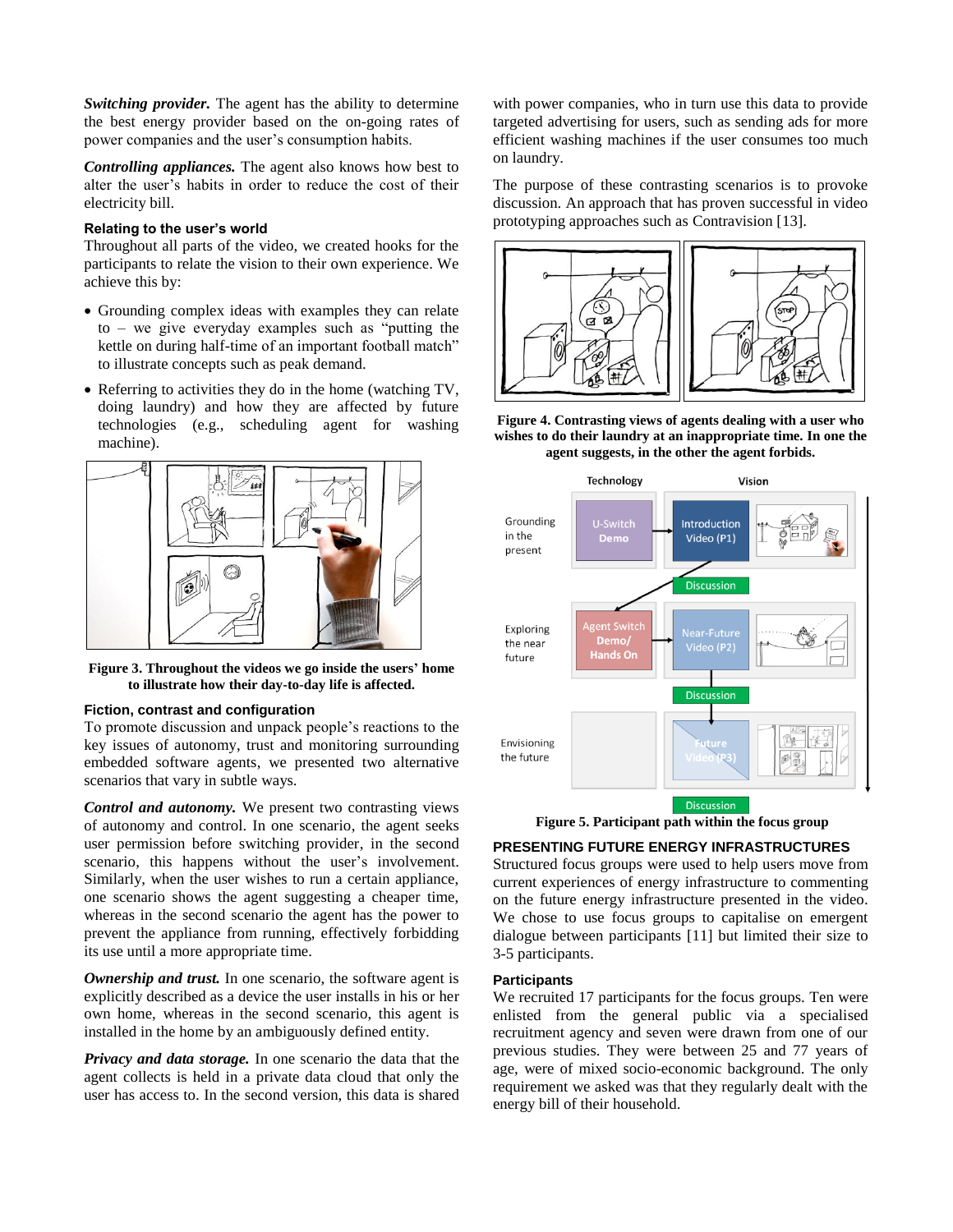#### **Focus Group Sessions**

We ran four sessions each involving between three and five participants. Each session lasted for 60-75 minutes and consisted of three key stages (Figure 5).

#### *Stage 1: Grounding in the present*

Participants were initially given a brief demonstration of an online service that helps people compare energy providers and their tariffs and switch between providers. This was followed by Part 1 of the video. The intention was to first ground participants' understanding in existing energy technologies and to begin building a picture of current infrastructures. This was followed by a discussion focusing on people's perspectives on current energy systems.

## *Stage 2: Exploring the near future*

Participants were then introduced to a *grounded agent demonstration*. Working with project partners we developed a web service called AgentSwitch that would interrogate energy monitoring data collected using IHDs and draw upon on-line services to recommend the most appropriate tariff to users. The aim of this service was not in itself to implement a demand side management approach but to demonstrate how software agents might be used in practice and provide a practical example of how agents and data analysis might be manifest. AgentSwitch was used as an anchor point, giving participants a tangible link to the near-future energy technologies and infrastructure presented in Part 2 of the video. The aim was to help support, and enhance their grasp of the increasingly complex picture being constructed. This was followed by a second discussion focusing on the emerging trends.

## *Stage 3: Envisioning the future*

Finally, participants were presented with Part 3 of the video, an envisagement of future energy systems focusing on autonomous software agents. Participant groups were shown one of two alternate, fictional views of the future. This was designed to elicit different perceptions of future scenarios, and was followed by the final discussion.

## **FINDINGS**

In the following sections we consider how people related to the future infrastructure during our sessions. One of the striking aspects was the way people's practical reasoning of the infrastructure interleaved rationales that were technological, economic and societal. Participants would interlink the ways in which a technology might be realised, the economic drivers that might shape it and a broader societal reflection on the energy governance and policy. This interlinking became particularly important in terms of people's views on autonomy, trust and the role of agents.

## **Engaging with the infrastructure**

Users' views of energy were strongly grounded in the current infrastructure. Their engagement with an energy infrastructure tended to be expressed in terms of the economic relationship with utility companies. By and large users expressed little motivation or interest in engaging with the infrastructure, seeing this as a low priority.

*"It's having time basically, the bill comes, and they send me a notice my bill is coming up I think, oh, and put it on a pile and never look at it."* (Emphasis added)

This is not to say that users did not want to optimise their energy use and understanding. Rather, they felt energy was not a day-to-day priority for them. Energy monitoring facilities had often simply faded into the background.

*"[My energy company] sent me out an energy monitor, I did use it very briefly, then I stopped using it, just another thing using electricity."*

Users felt that they should be more interested in energy use although they were not, and wondered if a future active infrastructure might help motivate more engagement.

*"I don't know how my energy consumption fluctuates. If I had an alert come through and said your bill for this would actually be this, then I might think, oh what have I got turned on ya know – it would make me think more."* 

Users appeared to be torn between the desire to "do the right thing" and simply getting on with life. The call to be virtuous in energy use was balanced by cynicism about the extent to which they would actually actively engage with the energy infrastructure and their energy usage.

*"I'm trying to imagine myself like looking at some kind of e-mail or notification to change energy supplier once a week, its gonna bore the shit out of me."*

The challenge is that users recognised the need to be more proactive in their energy engagement but are not interested enough to do anything about it. This would appear to identify an ideal role for autonomous software agents. However, the appeal of having software agents absorbing this overhead was balanced with significant concerns about control, trust and privacy.

## **Autonomy and Control**

Although disinterested in day-to-day management of energy consumption and tariffs, when presented with autonomous agents, users expressed a strong initial reaction about the loss of autonomy and control within their own home.

*"I don't know… I think if a machine tried to tell me when to put the washing machine on I'd probably break it… I can see the benefit... but I think it might be a step too far."* (Emphasis added)

*"… we should have the choice of how we use energy in our home, at least that! Our home for crying out loud!"*

This resistance tended to focus on technological automation within the home and the imposition of any control from outside. This echoes many of the concerns raised by users about automation in domains such as smart homes [23]. Our users negative reaction was also linked with a more particular concern about the viability of time shifting. Users' reasoning about their routine reflected a position that they felt unlikely they had the space to time-shift activities.

*"… if you got a routine it is almost certainly there for a reason not just because you like doing things at certain*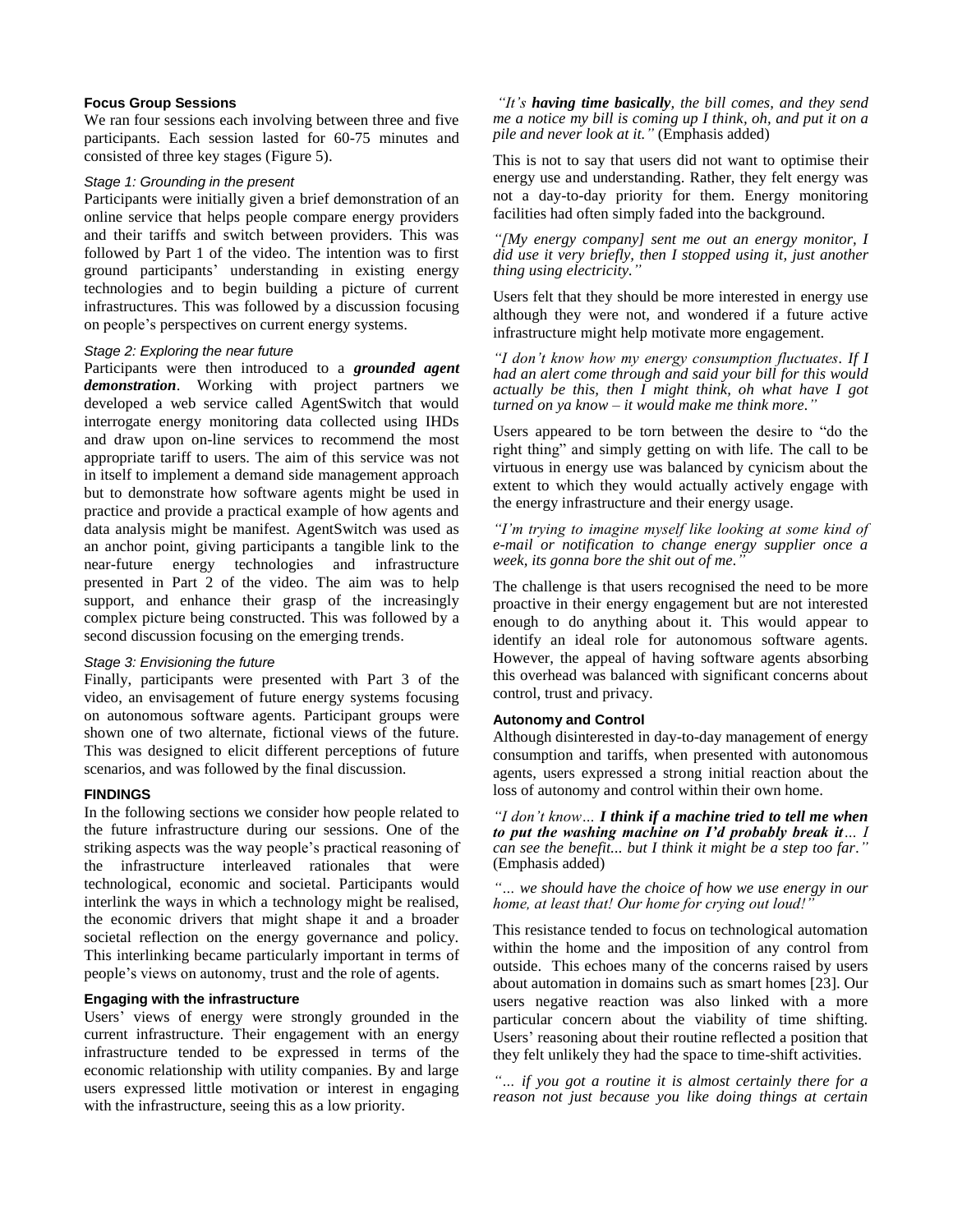*times; that is how your time has to be organized to get everything done. Most of us go to work from 9-5 and then have children or pets or whatever that need to be dealt at specific time. Baby bottle sterilization things are expensive to run right, but you are not going to have an agent say 'don't feed your baby because it will cost you more money.' If I want to do my washing, I just have to do it, because it has to be done. It is something you have to do. 'Oh! I will not wash my clothes today. I will go to work reeking tomorrow cause it is cheaper to do my washing in the weekend.' That is not gonna happen."*

The concern was amplified by a suspicion about the motivation for time shifting. Participants felt that the energy companies sought to maximize profits and that time shifting was really about the identification of peak time to charge more.

"*I do have a problem though with making peak time that expensive."*

*"People would pay an extra premium to use the service at that time but they wouldn't stand for it (blocking the appliance). Like [banks] these days."*

This suspicion was further amplified by the sense that within the UK the companies had established a complex set of tariffs in order to minimize consumers' ability to exercise choice and change.

*"A lot of people are feeling it's too complex. They don't feel they have the personal power to make an informed choice anymore by themselves. They think they have to go along with whatever they are being told."* 

The advantage then of agents was not about the control of devices in the home. Rather the appeal to participants focused on agents empowering them to exercise greater economic autonomy from their energy provider by exercising control outward from the home. Although they were cynical that companies would essentially respond by reducing the choice available.

*"It is better for the energy companies to not make it easy to find this information about their pricing structure because that might change my behaviour and that is why I think that this system, although it is efficient and it has all the potentials, when you are dealing with overwhelming need and not just a moral desire, just an overwhelming need for these companies to make profit and to show growth because that is how they judge and they survive and to me that is kind of, that is a potentially contradictory situation where the end user would potentially not end up benefiting as much as they could from this system."*

*"If the agents are constantly operating and constantly flicking between best provider at that time of day, wont that ultimately squeeze the pricing of the suppliers to a very narrow band? So, there is very little difference to choose between them anyway, which would sort of obviate the need for the agent in the first place."* 

Users felt that government policy would be critical in ensuring that the agent-based systems that control their relationship with energy providers would work.

*"The government are realising that something needs to be done, so that they are forcing the hand of energy suppliers, but they wouldn't have done it otherwise."*

This concern about overall feasibility meant that users wished to maintain some involvement in the process such that they exercised bottom line choice.

*"Different tariffs might be recommended, and then you can decide rather than have it bombard at you."*

Or they wished to ensure that they could inspect the rationales for the agents' interaction.

*"[If the agent]… had said after three months we've been monitoring you for three months, you're using this amount of electricity at night time, we think you ought to switch to this, and then you might go and say ok I'll do it"*

Much of these desires reflected unease about the extent to which users would trust the overall energy systems to emerge from these smart grids.

#### **Trust and complexity**

The users felt very strongly that the energy system as a whole needed to be trustworthy and were suspicious that this would ever be the case. One issue for the users was a concern about introducing more complexity. This was manifested both in terms of the technology:

*"If there's a bug, where ya know, it's interpreting the data from the sensor wrong, or its getting the wrong corpus of available tariffs and choosing them incorrectly, then I'm essentially paying more because of some software bug."*

And the complexity of the dynamic energy model being introduced:

*"I don't know how an old lady in her 80s is going to understand all this?"*

*"More and more complex and undesirable tariffs."* 

Users did not view energy companies with as particularly trustworthy and felt that these companies were exploitative. This was often expressed as a desire for agents to be involved in holding these companies to account.

*"I would feel like I wouldn't mind paying more, if I felt that because the producer, who is government run, it was not specifically for profit agency, therefore they would potentially have some green potentials and that would feel quite good. I would feel quite positive about handing out my money to someone I know that is actually not going in their pockets, which is how I feel now half the time. I know some of it is paying for electricity but quite a lot is going in to some extremely rich persons' big pockets."*

The role then for an agent that might emerge for these users was as advocates who would look after their interests.

*"This system has become the middle bit and determines the pricing according to consumption and production, rather than what we have at the moment which is all these lots and lots and lots of companies offering different tariffs based on their own internal mechanism."*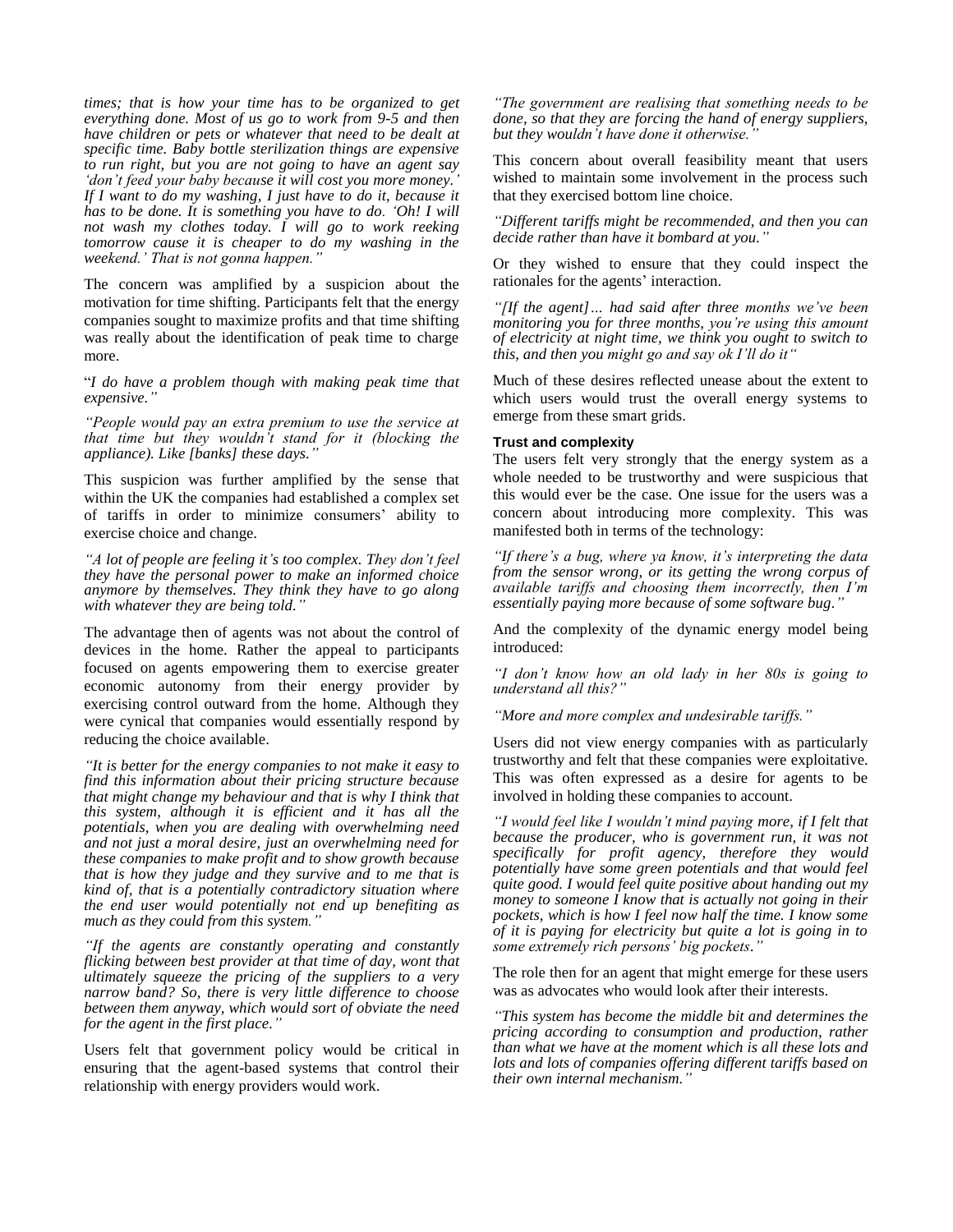However, this hung very much on whom the users perceived the owners of the agent to be and whom the agent was acting for.

*"Who's going to own the agent? That's going to be us as an individual is it, or a power company?"*

*"I think they would probably limit it to their own tariffs, … no agent owned by a company is going to search the others companies tariffs and encourage you to use those."*

This issue of ownership also applied to the data collected and analysed by agents, with users feeling that it was important it was open and available to them.

*"Do you know if the information from the smart meter is going to be publicly available? So you were talking about the concept of keeping records of your own power consumption, would that be available to me as a consumer regardless of who my supplier was, so that it would make it easier to shop around using that information?"* 

These issues of trust also manifested in terms of how people thought about the issues of monitoring and privacy.

#### **Monitoring and Privacy**

Although smart energy systems require considerable monitoring of the energy data, users expressed less concern about the nature of this data. For many, this was analogous to their existing online activities.

*"I have no problem with my data being out there. In fact so much of my data is out there anyway. I don't see how energy data is that different compared to my Google searches which are all traceable."*

The issue of privacy for users centred much more on how companies might exploit this data. In particular, they were concerned about the ways in which energy companies may seek to make commercial advantage from this either through the use of advertising or selling on of the data.

*"There are positive stuff that you can do with that data but I suspect the principal goal being for large power companies to make large profit."*

These concerns were also tied up with a practical understanding of consent and the need to be informed about the use of the data.

*"I would like to know who can access the data, I wouldn't like my data to go to them, and let's say for my provider to then sell it to a different agency or to make it publicly available; it's got to be secured and it's the data, it is my data that I am letting them use rather than it being their data they can sell on."* (Emphasis added)

People consequently felt that government policy and regulation would need to be developed that would align with the collected information. Indeed, the major concern for the users was that the technology was aligned with appropriate controls and safeguards on the use of the information.

*"You have to trust in the fact there's going to be sufficient regulation, who ever monitors the data or collects the data."*

As part of these regulations users also felt that the system should offer them some assurances about how the collected information is used.

*"I wonder if there would be anyway of, you accessing the data to the extent where you could monitor what it has done over the last period of time, so that if you had any doubts about that, you would be able to see a snapshot for whatever you choose, that ya know, this is what it was choosing from at this time. So you could see what the agent is actually doing with that information."*

## **DISCUSSION**

What is clear from our sessions is that energy infrastructures are understood economically, socially and technically. We would suggest that the design of future smart infrastructures needs to take seriously from the outset that the endeavour has a socio-political dimension rather than factor off the design of the technology and user interfaces. As Dourish comments [7]:

*"Political, social, cultural, economic, and historical contexts have critical roles to play …"*

A holistic perspective is critical given that a range of sociotechnical forces shapes infrastructural systems. Many parts of an energy infrastructure result from policy decisions that cannot be designed away or ignored. For example, countries might politically choose not to allow a particular form of energy generation or to only allow its use in particular settings for sound political reasons irrespective of the nature of the technology.

Understanding this broader context of the system as whole is essential in assessing the overall benefit of any intervention. For example, the UK has an ageing electricity grid that operates predominantly as a hierarchical distribution system with energy flowing from generation to use. Consequently, it is not guaranteed that consumption reductions promoted by energy displays within households can actually be converted into significant savings in the generation of energy. Indeed, these reductions may end up simply being absorbed at the local transformer level.

The particular socio-political environment also plays out in initiatives such as smart meters. Concerns over privacy and the level of regulation inevitably vary from country to country. The amount of control and influence available across the system varies. For example, the UK has deregulated energy with the result that generation, supply and transmission are all controlled by separate entities that operate an internal market making any end-to-end change particularly difficult. Obviously, these different contexts will play out in a myriad of ways depending on the technical intervention and the nature of the system. It is critical that designers attend to these differences and recognise the particular impacts of a given socio-political context and elaborate designs that are sensitive to these contexts.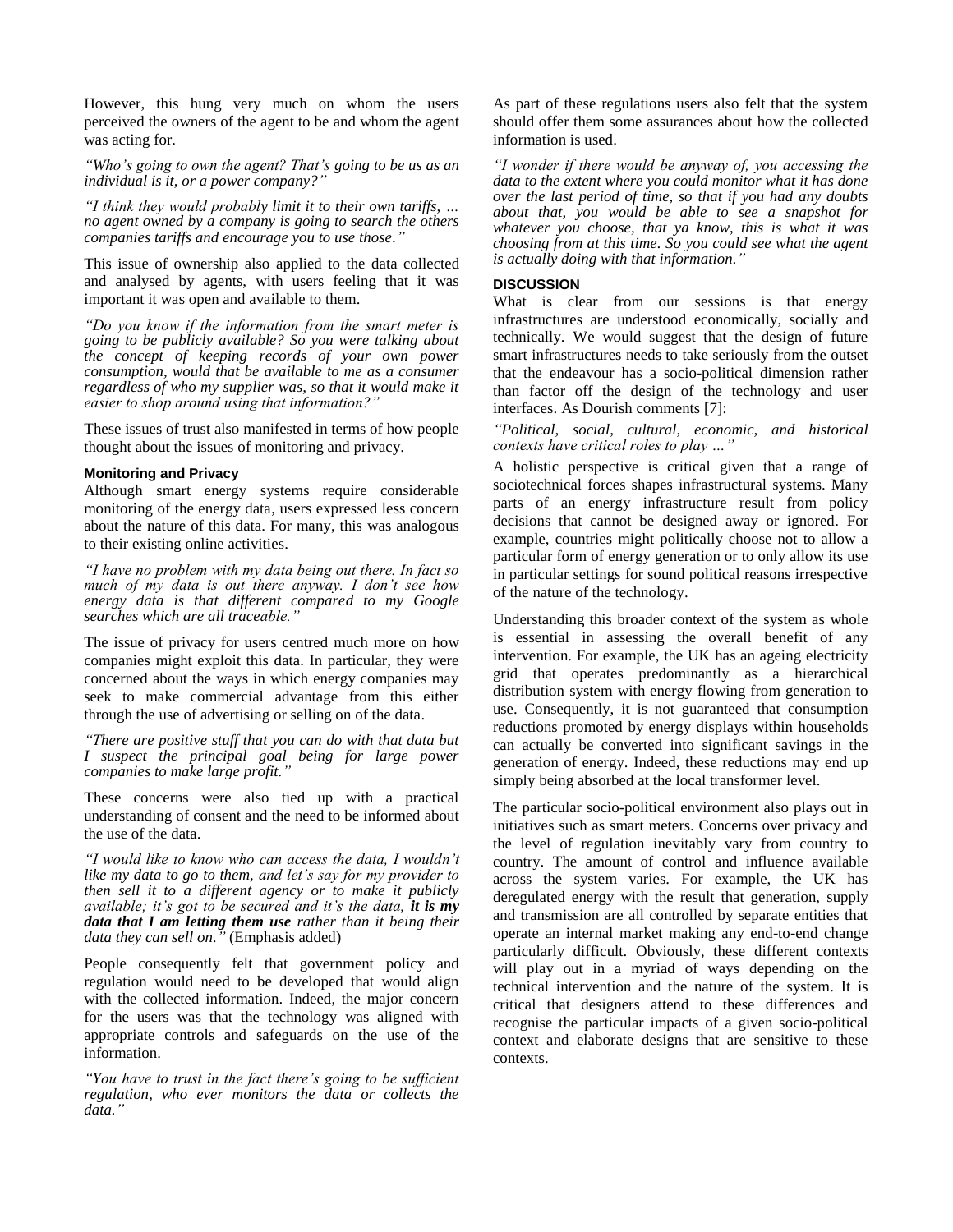#### **Addressing "The Trust Dilemma"**

We would like to highlight in the UK context the relationship between consumers and energy providers as a major framing influence in realising smart agent-based infrastructures. Six energy companies provide 98% of UK households. These companies have coordinated significant price rises across the tariffs they offer and are seen as being unresponsive. This context is one of the reasons our users expressed such a deep-seated distrust of energy companies. We would suggest that this presents future UK energy consumers with an intriguing *dilemma of trust*. Essentially, consumers recognise the need to do something about energy but lack sufficient motivation and know-how to delve into the complex details of a smart infrastructure. However, they also fundamentally don't trust those who provide the infrastructure, a finding echoed in smart home research [3].

To tackle this dilemma we would propose a design orientation that recognises from the outset the suspicion users have of commercial and government influences in energy. We would suggest the need to design future embedded agent systems in a manner that they actively promote and enhance trust. To aid developers of these systems we would offer a number of key design guidelines.

*Principle 1: Articulate to users the ownership, intent and permitted activities of embedded agents*. Participants' suspicion and trust was often undermined by an uncertainty surrounding whom an embedded agent was acting for and what the permitted actions of this agent might be. We would suggest that making explicit who owns and controls any embedded agent and the stated aims and limits of the agent will be essential, if users are to develop any trust in these systems. Is an agent acting on behalf of an energy supplier, and are actions limited to monitoring, analysing and reporting behaviour? Is an agent acting on behalf of a user to monitor the activities of the infrastructure and alert them of significant changes? There is an opportunity for the agent to be perceived as a mediator between the energy company and the activities within the home. The challenge for HCI is in developing the appropriate means of simply articulating these relationships and the permissible activities of the agents. This articulation may eventually require standardisation and regulation. An approach that is increasingly the norm is financial agreements and contracts.

*Principle 2: Promote and support an open infrastructure.*  An inherent feature of the distrust of users was feeling of not knowing what energy companies were doing with their data. Closed and proprietary approaches to the design and development of smart grid infrastructures are likely to amplify these concerns. We would suggest that there are two key features critical to an open infrastructure. Firstly, mirroring calls by other initiatives (e.g., www.greenbuttondata.org and data.gov), a commitment to open energy data is essential. Users should be empowered by allowing them to apply alternative analysis and understandings of monitored data. Secondly, an agent infrastructure needs to be open allowing an easy interchange of agents. Thus, if consumers do not trust an agent's actions they should be able to easily replace this with an alternative. HCI has a critical role in outlining the key user needs in the development of these open models.

*Principle 3: Design accountability reports of action into the agent*. Participants' lack of trust was also manifest in a concern that software agents in the infrastructure would do things that a user would not understand or that users could not hold the agents to account for these actions. This suggests that autonomous agents need to be designed from the outset to provide users with understandable accounts of their actions. They should be able to provide information about what triggered a particular action or drove a given strategy. This is particularly challenging given that many of these agent-based systems exploit statistical machine learning techniques where inference is driven by a balance of probabilities. Expressing the nature of these algorithms and rationale for action provides a significant challenge for the HCI community. This also suggests the need to carefully consider the technical and social nature of accounts [6].

*Principle 4: Provide an on-going mechanism of consent and withdrawal.* Participants demonstrated little trust in how energy companies would handle information about them and what they would do with it. Current models of consent with their focus on single moment of approval do not align well with systems that are driven by continual monitoring of users. The process is unwieldy and users seldom feel that they have sufficient information to make a genuinely informed choice. We would argue that this suggests the need to provide a strong dialog-based approach to consent where it is an on-going process and users will maintain the right to withdraw or renegotiate the levels of consent provided. Finding simple ways of conveying different levels of consent represents a major challenge that the HCI community is particularly able to address.

The provision of these principles as a feature of future systems will require an alignment between technologies and policies. Technology developers will need to engage in a dialog with the various agencies involved in setting policies. We would suggest that the HCI community is ideally placed to communicate the desires of users and the rationale for these features and to act as an intermediate in discussions of this form.

## **CONCLUSIONS**

We have presented our experiences in soliciting views about a future smart energy infrastructure using animated sketches. Participants' engagement with future energy infrastructure was fundamentally socio-technical. It is critical that HCI researchers recognise this and develop approaches to the design of infrastructures that reflect these. Moreover, this is a domain that is fundamentally political in nature and design needs to understand and reflect these critical drivers.